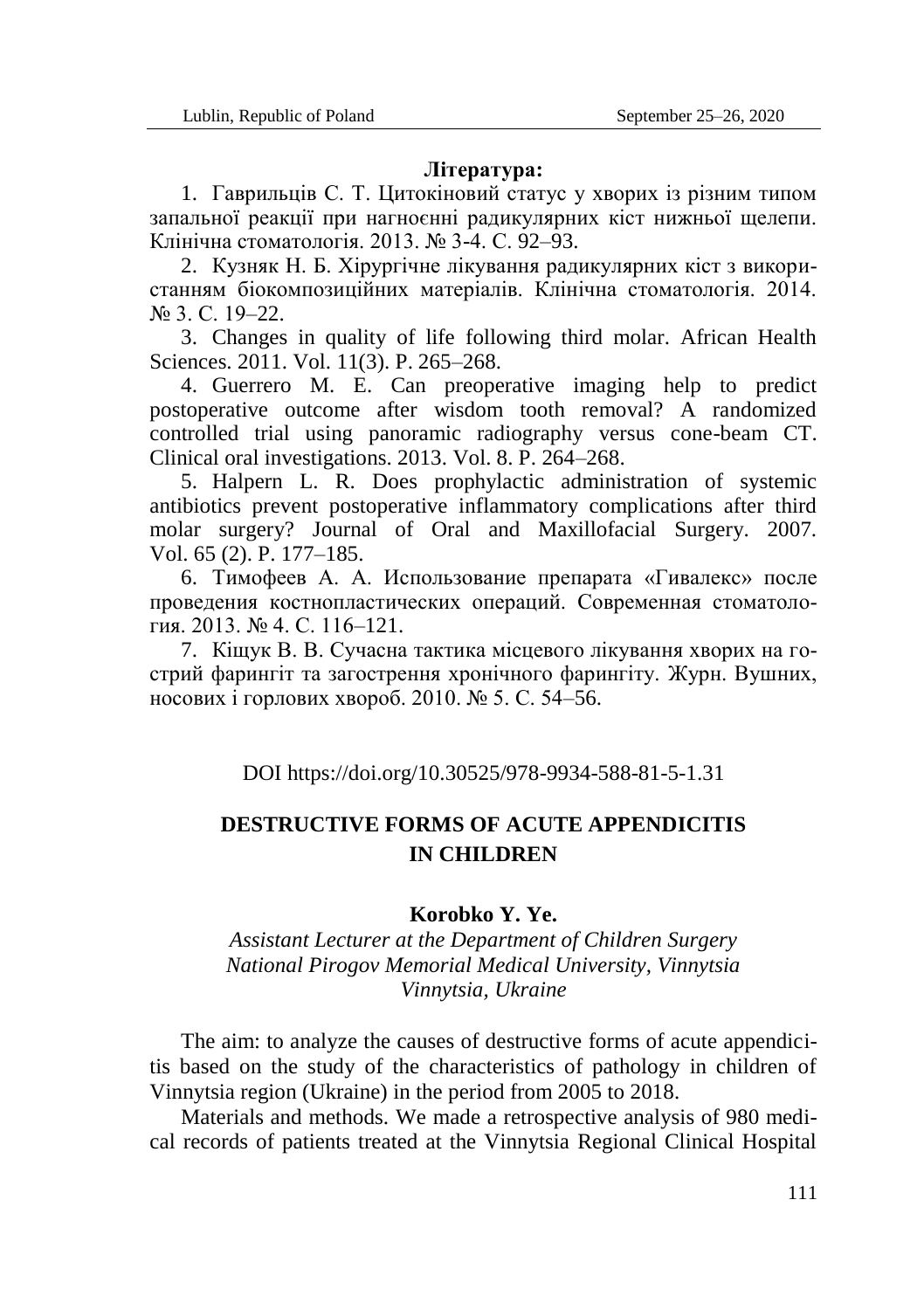with destructive forms of acute appendicitis in the period  $2005 - 2018$ . The age of children – from 1.5 to 18 years.

The topic of acute appendicitis is relevant today. Acute appendicitis is a very common inflammatory disease of the abdominal cavity. In developed countries, the incidence of acute appendicitis is from  $4 - 6\%$  to  $12 - 23\%$ , in Ukraine – 20–21 cases per 10 thousand population, mostly in young people [1]. In the United States and Europe, the incidence of acute appendicitis in the population reaches 7–12%. [2] Annually in the United States perform about 60 thousand appendectomies in children, in the  $UK - up$  to 40 thousand, in Russia – more than 220 thousand, the mortality rate is 0.13% [3]. Acute appendicitis is most often diagnosed at the age of 10–19 years [4].

Criteria for selecting patients for the study: late requesting for treatment (later than 24 hours); destructive forms of acute appendicitis (according to the results of histological examinations); the absence of any other concomitant acute inflammatory pathology of the abdominal organs.

Comprehensive analysis of examinations of sick children took into account: study of anamnesis data; clinical examination of patients; radiological examination data, ultrasound examination and spiral computed tomography of the abdominal cavity; laboratory tests – general analysis of blood and urine, blood electrolytes, data from microbiological studies of effusion from the abdominal cavity to determine sensitivity to antibiotics; morphological examination of materials removed from the body.

During the analysis in the period 2005 – 2018 in Vinnytsia Regional Children's Clinical Hospital 980 children with destructive forms of acute appendicitis were operated. It was found that boys (55.3%) most often suffered from destructive forms of acute appendicitis, the percentage of pathology in girls was slightly lower and amounted to 44.7% (431 people), which is most likely due to the higher frequency of appeals to doctors, especially pediatric gynecologists, in connection with the awareness of the danger of possible complications of reproductive function in the future. At the place of residence, children with destructive forms of acute appendicitis were more common among urban residents  $-61.2\%$  (598 people) than among rural residents  $-38.8\%$  (372 people). The study also showed that significantly more destructive forms of acute appendicitis occur in older children (aged  $11 - 17$  years  $-537$  patients (55%) had destructive appendicitis, in children aged  $3 - 10$  years the disease was detected in 394 patients (40%). The smallest group where acute appendicitis was detected is the younger age group  $(0 - 3$  years) – 49 children (5%).